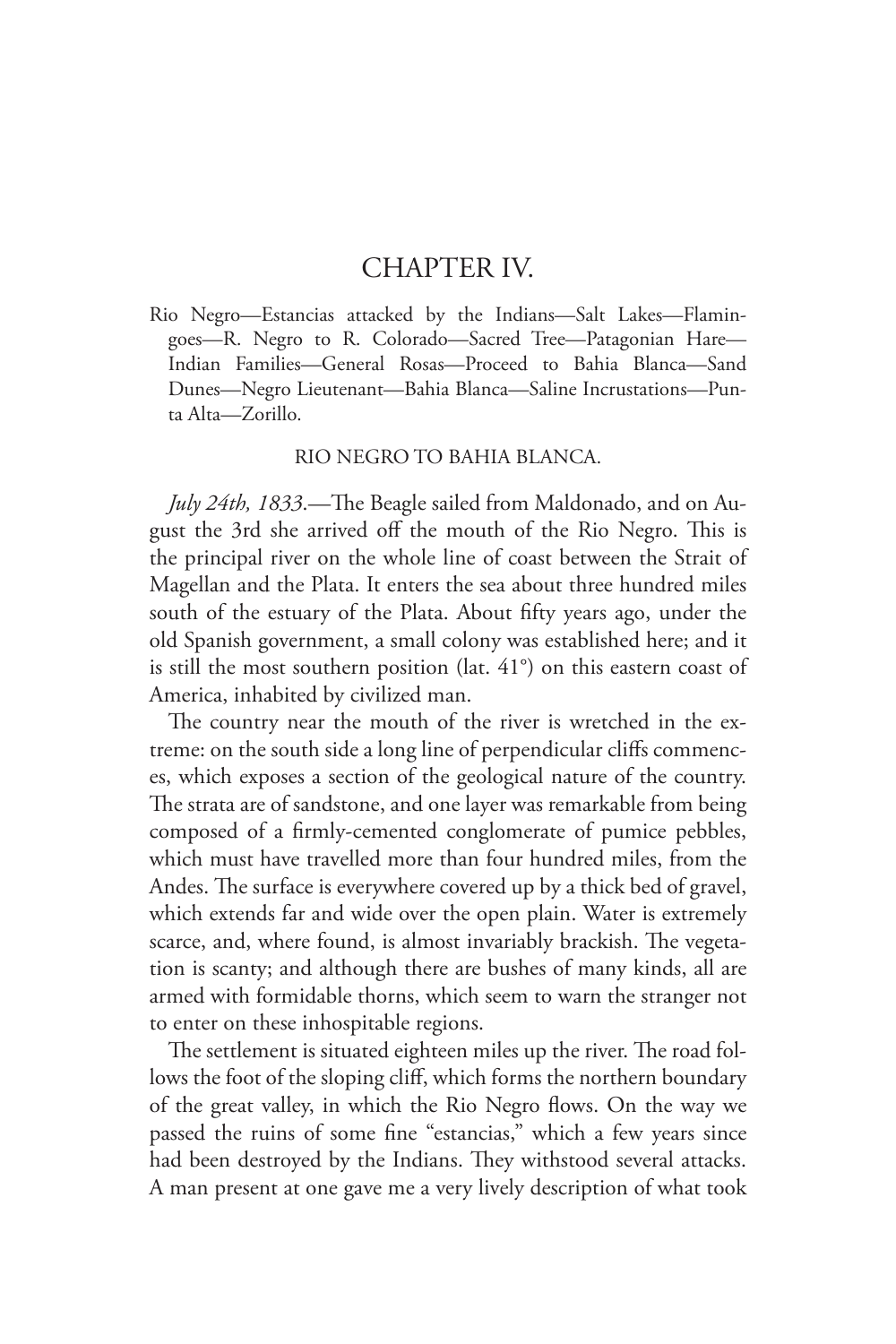place. The inhabitants had sufficient notice to drive all the cattle and horses into the "corral"\* which surrounded the house, and likewise to mount some small cannon. The Indians were Araucanians from the south of Chile; several hundreds in number, and highly disciplined. They first appeared in two bodies on a neighbouring hill; having there dismounted, and taken off their fur mantles, they advanced naked to the charge. The only weapon of an Indian is a very long bamboo or chuzo, ornamented with ostrich feathers, and pointed by a sharp spear-head. My informer seemed to remember with the greatest horror the quivering of these chuzos as they approached near. When close, the cacique Pincheira hailed the besieged to give up their arms, or he would cut all their throats. As this would probably have been the result of their entrance under any circumstances, the answer was given by a volley of musketry. The Indians, with great steadiness, came to the very fence of the corral: but to their surprise they found the posts fastened together by iron nails instead of leather thongs, and, of course, in vain attempted to cut them with their knives. This saved the lives of the Christians: many of the wounded Indians were carried away by their companions; and at last one of the under caciques being wounded, the bugle sounded a retreat. They retired to their horses, and seemed to hold a council of war. This was an awful pause for the Spaniards, as all their ammunition, with the exception of a few cartridges, was expended. In an instant the Indians mounted their horses, and galloped out of sight. Another attack was still more quickly repulsed. A cool Frenchman managed the gun; he stopped till the Indians approached close, and then raked their line with grape-shot: he thus laid thirty-nine of them on the ground; and, of course, such a blow immediately routed the whole party.

The town is indifferently called El Carmen or Patagones. It is built on the face of a cliff which fronts the river, and many of the houses are excavated even in the sandstone. The river is about two or three hundred yards wide, and is deep and rapid. The many islands, with their willow-trees, and the flat headlands, seen one behind the other on the northern boundary of the broad green valley, forms, by the aid of a bright sun, a view almost picturesque. The number of inhabitants does not exceed a few hundreds. These Spanish colonies do

The corral is an enclosure made of tall and strong stakes. Every estancia, or farming estate, has one attached to it.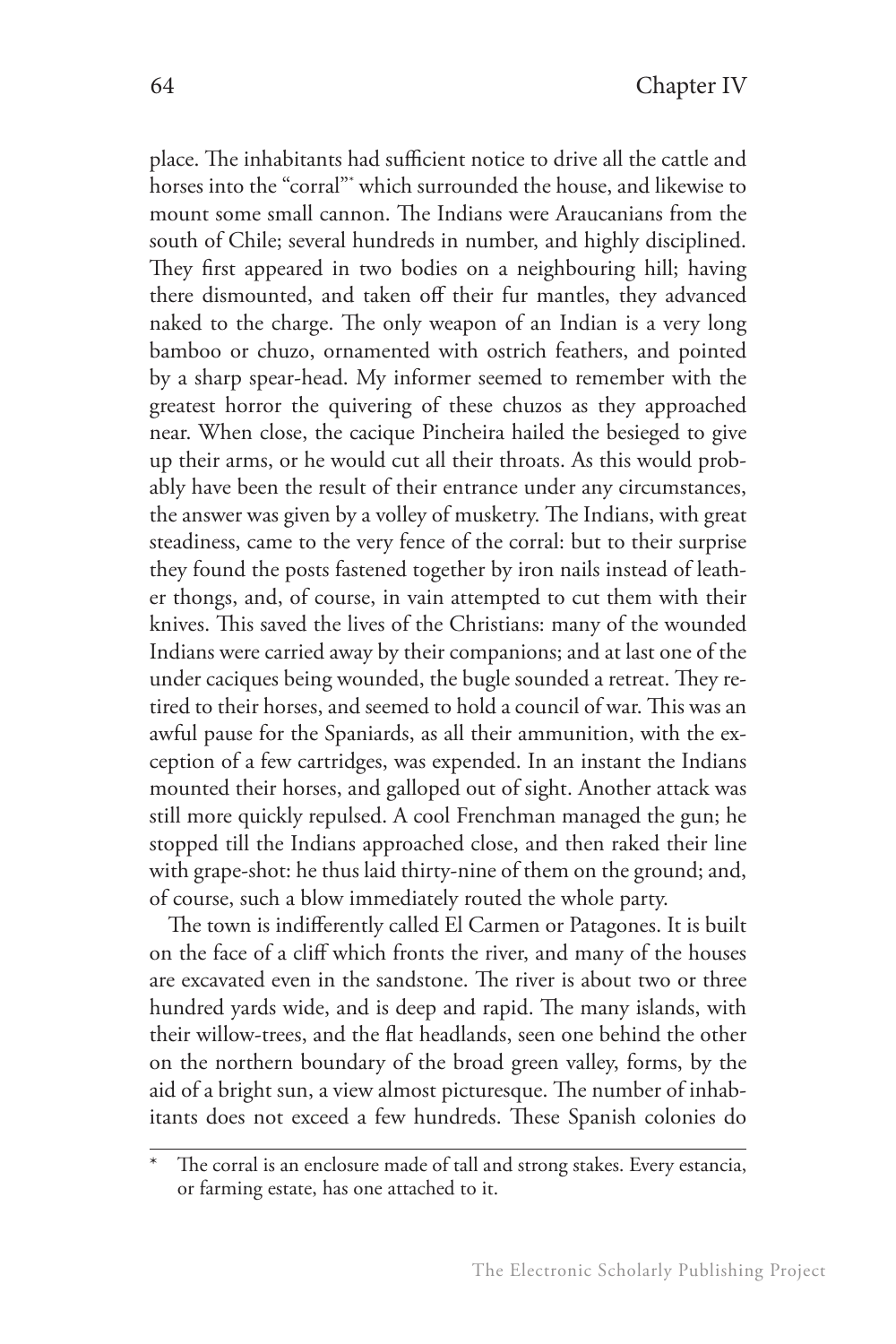not, like our British ones, carry within themselves the elements of growth. Many Indians of pure blood reside here: the tribe of the Cacique Lucanee constantly have their Toldos\* on the outskirts of the town. The local government partly supplies them with provisions, by giving them all the old worn-out horses, and they earn a little by making horse-rugs and other articles of riding-gear. These Indians are considered civilized; but what their character may have gained by a lesser degree of ferocity, is almost counter-balanced by their entire immorality. Some of the younger men are, however, improving; they are willing to labour, and a short time since a party went on a sealing-voyage, and behaved very well. They were now enjoying the fruits of their labour, by being dressed in very gay, clean clothes, and by being very idle. The taste they showed in their dress was admirable; if you could have turned one of these young Indians into a statue of bronze, his drapery would have been perfectly graceful.

One day I rode to a large salt-lake, or Salina, which is distant fifteen miles from the town. During the winter it consists of a shallow lake of brine, which in summer is converted into a field of snowwhite salt. The layer near the margin is from four to five inches thick, but towards the centre its thickness increases. This lake was two and a half miles long, and one broad. Others occur in the neighbourhood many times larger, and with a floor of salt, two and three feet in thickness, even when under water during the winter. One of these brilliantly-white and level expanses, in the midst of the brown and desolate plain, offers an extraordinary spectacle. A large quantity of salt is annually drawn from the salina; and great piles, some hundred tons in weight, were lying ready for exportation. The season for working the salinas forms the harvest of Patagones; for on it, the prosperity of the place depends. Nearly the whole population encamps on the bank of the river, and the people are employed in drawing out the salt in bullock-waggons. This salt is crystallized in great cubes, and is remarkably pure: Mr. Trenham Reeks has kindly analyzed some for me, and he finds in it only  $0\hat{A}$ -26 of gypsum and  $0A.22$  of earthy matter. It is a singular fact, that it does not serve so well for preserving meat as sea-salt from the Cape de Verd islands; and a merchant at Buenos Ayres told me that he considered it as fifty per cent. less valuable. Hence the Cape de Verd salt is constantly im-

The hovels of the Indians are thus called.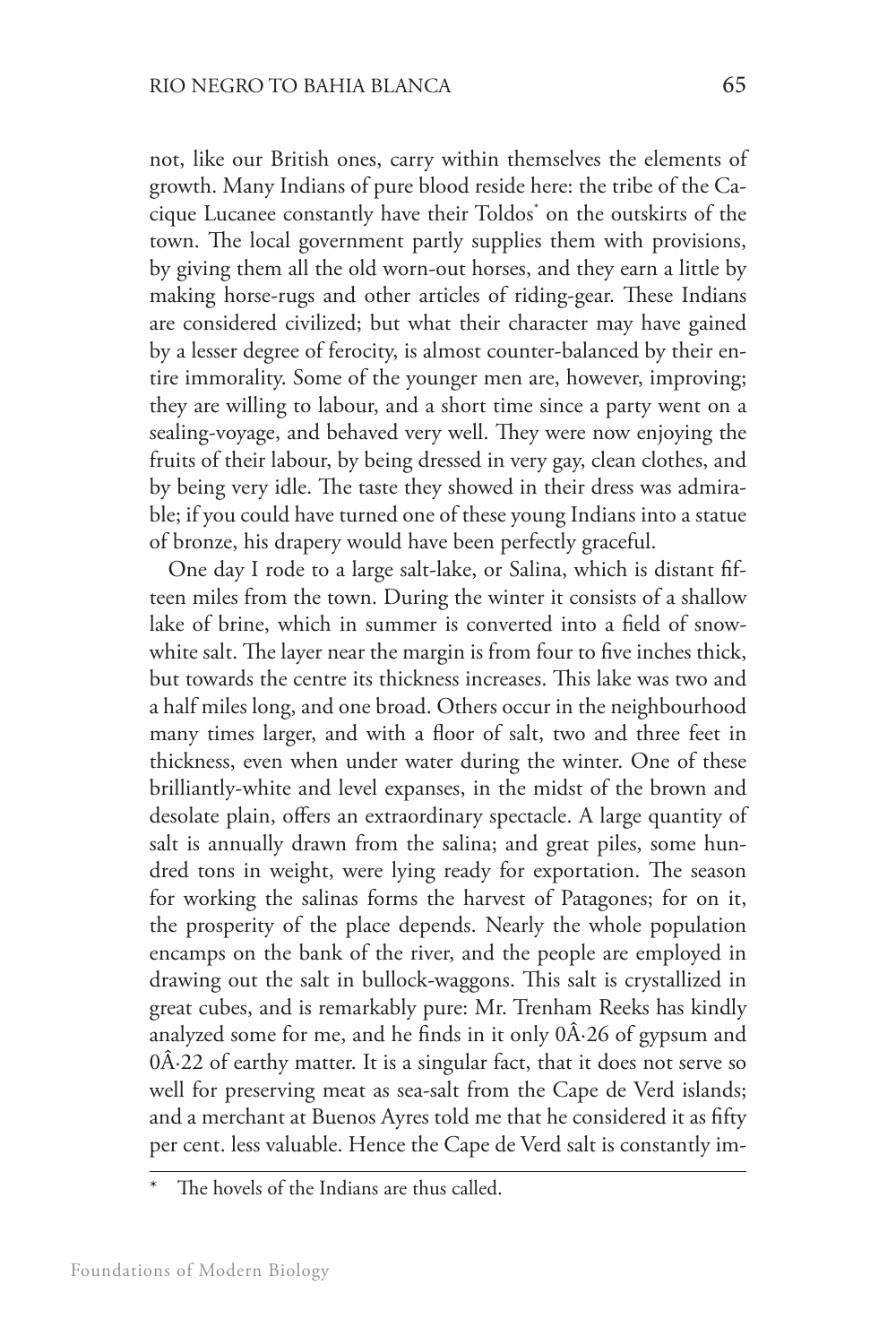ported, and is mixed with that from these salinas. The purity of the Patagonian salt, or absence from it of those other saline bodies found in all sea-water, is the only assignable cause for this inferiority: a conclusion which no one, I think, would have suspected, but which is supported by the fact lately ascertained,\* that those salts answer best for preserving cheese which contain most of the deliquescent chlorides.

The border of the lake is formed of mud: and in this numerous large crystals of gypsum, some of which are three inches long, lie embedded; whilst on the surface others of sulphate of soda lie scattered about. The Gauchos call the former the "Padre del sal," and the latter the "Madre;" they state that these progenitive salts always occur on the borders of the salinas, when the water begins to evaporate. The mud is black, and has a fetid odour. I could not at first imagine the cause of this, but I afterwards perceived that the froth which the wind drifted on shore was coloured green, as if by confervæ: I attempted to carry home some of this green matter, but from an accident failed. Parts of the lake seen from a short distance appeared of a reddish colour, and this perhaps was owing to some infusorial animalcula. The mud in many places was thrown up by numbers of some kind of worm, or annelidous animal. How surprising it is that any creatures should be able to exist in brine, and that they should be crawling among crystals of sulphate of soda and lime! And what becomes of these worms when, during the long summer, the surface is hardened into a solid layer of salt? Flamingoes in considerable numbers inhabit this lake, and breed here; throughout Patagonia, in Northern Chile, and at the Galapagos Islands, I met with these birds wherever there were lakes of brine. I saw them here wading about in search of food—probably for the worms which burrow in the mud; and these latter probably feed on infusoria or confervæ. Thus we have a little living world within itself, adapted to these inland lakes of brine. A minute crustaceous animal (Cancer salinus) is said† to live

Report of the Agricult. Chem. Assoc. in the Agricult. Gazette, 1845, p. 93.

<sup>†</sup> Linnæan Trans., vol. xi. p. 205. It is remarkable how all the circumstances connected with the salt-lakes in Siberia and Patagonia are similar. Siberia, like Patagonia, appears to have been recently elevated above the waters of the sea. In both countries the salt-lakes occupy shallow depressions in the plains; in both the mud on the borders is black and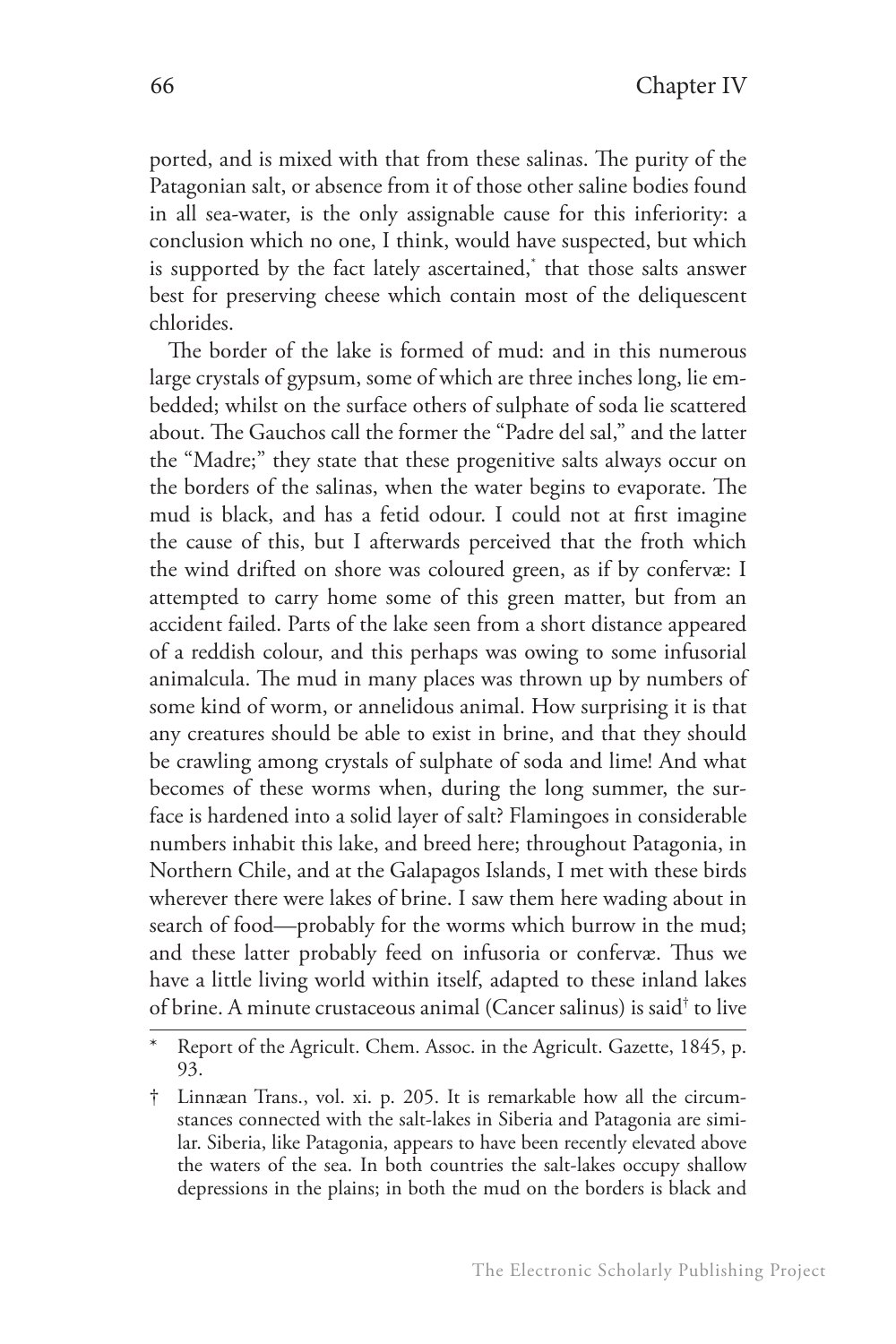in countless numbers in the brine-pans at Lymington; but only in those in which the fluid has attained, from evaporation, considerable strength—namely, about a quarter of a pound of salt to a pint of water. Well may we affirm, that every part of the world is habitable! Whether lakes of brine, or those subterranean ones hidden beneath volcanic mountains—warm mineral springs—the wide expanse and depths of the ocean—the upper regions of the atmosphere, and even the surface of perpetual snow—all support organic beings.

To the northward of the Rio Negro, between it and the inhabited country near Buenos Ayres, the Spaniards have only one small settlement, recently established at Bahia Blanca. The distance in a straight line to Buenos Ayres is very nearly five hundred British miles. The wandering tribes of horse Indians, which have always occupied the greater part of this country, having of late much harassed the outlying estancias, the government at Buenos Ayres equipped some time since an army under the command of General Rosas for the purpose of exterminating them. The troops were now encamped on the banks of the Colorado; a river lying about eighty miles northward of the Rio Negro. When General Rosas left Buenos Ayres he struck in a direct line across the unexplored plains: and as the country was thus pretty well cleared of Indians, he left behind him, at wide intervals, a small party of soldiers with a troop of horses (*a posta*), so as to be enabled to keep up a communication with the capital. As the Beagle intended to call at Bahia Blanca, I determined to proceed there by land; and ultimately I extended my plan to travel the whole way by the postas to Buenos Ayres.

*August 11th.*—Mr. Harris, an Englishman residing at Patagones, a guide, and five Gauchos, who were proceeding to the army on business, were my companions on the journey. The Colorado, as I have

fetid; beneath the crust of common salt, sulphate of soda or of magnesia occurs, imperfectly crystallized; and in both, the muddy sand is mixed with lentils of gypsum. The Siberian salt-lakes are inhabited by small crustaceous animals; and flamingoes (Edin. New Philos. Jour., Jan. 1830) likewise frequent them. As these circumstances, apparently so trifling, occur in two distant continents, we may feel sure that they are the necessary results of common causes.—See Pallas's Travels, 1793 to 1794, pp. 129-134.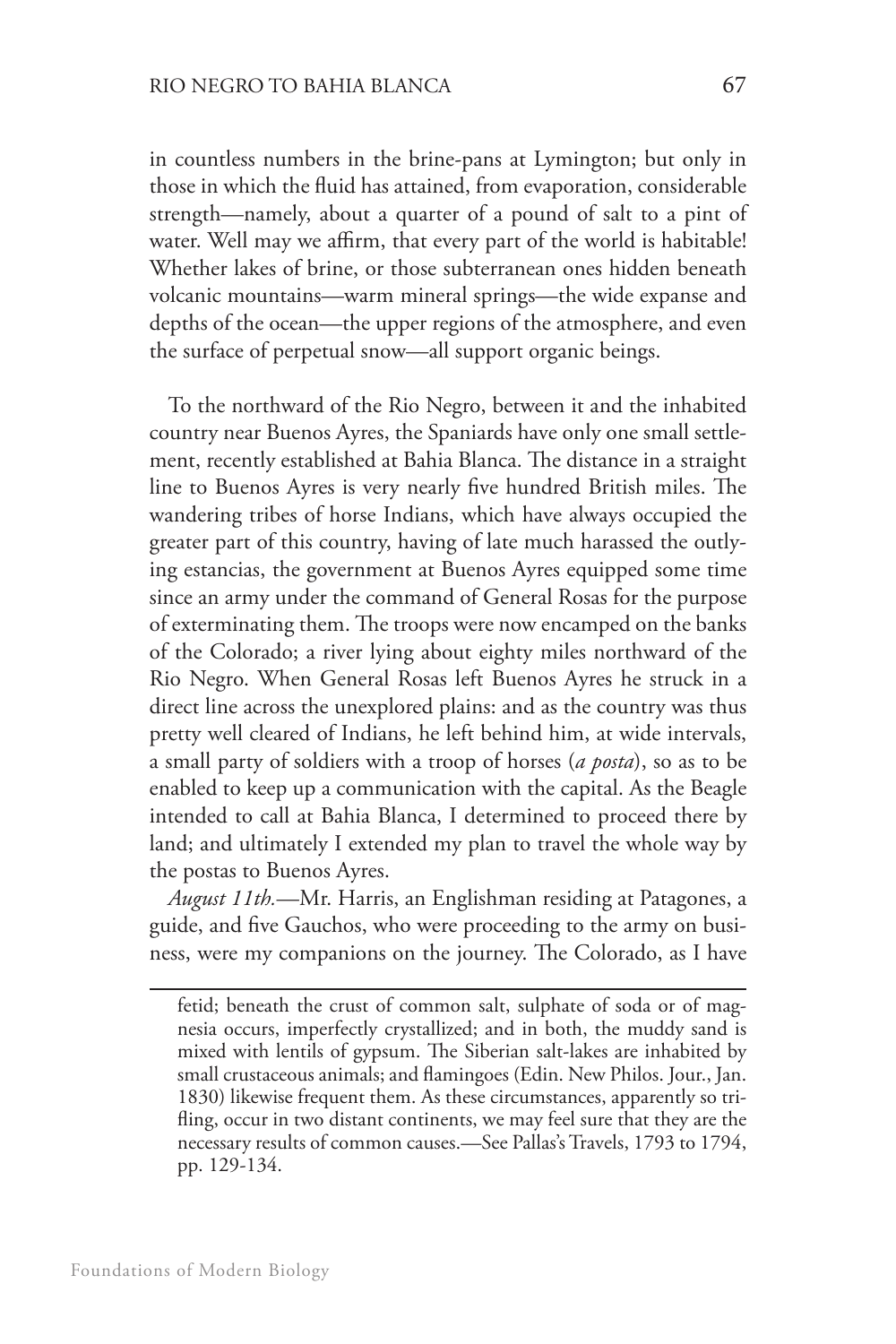already said, is nearly eighty miles distant: and as we travelled slowly, we were two days and a half on the road. The whole line of country deserves scarcely a better name than that of a desert. Water is found only in two small wells; it is called fresh; but even at this time of the year, during the rainy season, it was quite brackish. In the summer this must be a distressing passage; for now it was sufficiently desolate. The valley of the Rio Negro, broad as it is, has merely been excavated out of the sandstone plain; for immediately above the bank on which the town stands, a level country commences, which is interrupted only by a few trifling valleys and depressions. Everywhere the landscape wears the same sterile aspect; a dry gravelly soil supports tufts of brown withered grass, and low scattered bushes, armed with thorns.

Shortly after passing the first spring we came in sight of a famous tree, which the Indians reverence as the altar of Walleechu. It is situated on a high part of the plain, and hence is a landmark visible at a great distance. As soon as a tribe of Indians come in sight of it, they offer their adorations by loud shouts. The tree itself is low, much branched, and thorny: just above the root it has a diameter of about three feet. It stands by itself without any neighbour, and was indeed the first tree we saw; afterwards we met with a few others of the same kind, but they were far from common. Being winter the tree had no leaves, but in their place numberless threads, by which the various offerings, such as cigars, bread, meat, pieces of cloth, &c. had been suspended. Poor Indians, not having anything better, only pull a thread out of their ponchos, and fasten it to the tree. Richer Indians are accustomed to pour spirits and maté into a certain hole, and likewise to smoke upwards, thinking thus to afford all possible gratification to Walleechu. To complete the scene, the tree was surrounded by the bleached bones of horses which had been slaughtered as sacrifices. All Indians of every age and sex make their offerings; they then think that their horses will not tire, and that they themselves shall be prosperous. The Gaucho who told me this, said that in the time of peace he had witnessed this scene, and that he and others used to wait till the Indians had passed by, for the sake of stealing from Walleechu the offerings.

The Gauchos think that the Indians consider the tree as the god itself; but it seems far more probable, that they regard it as the altar.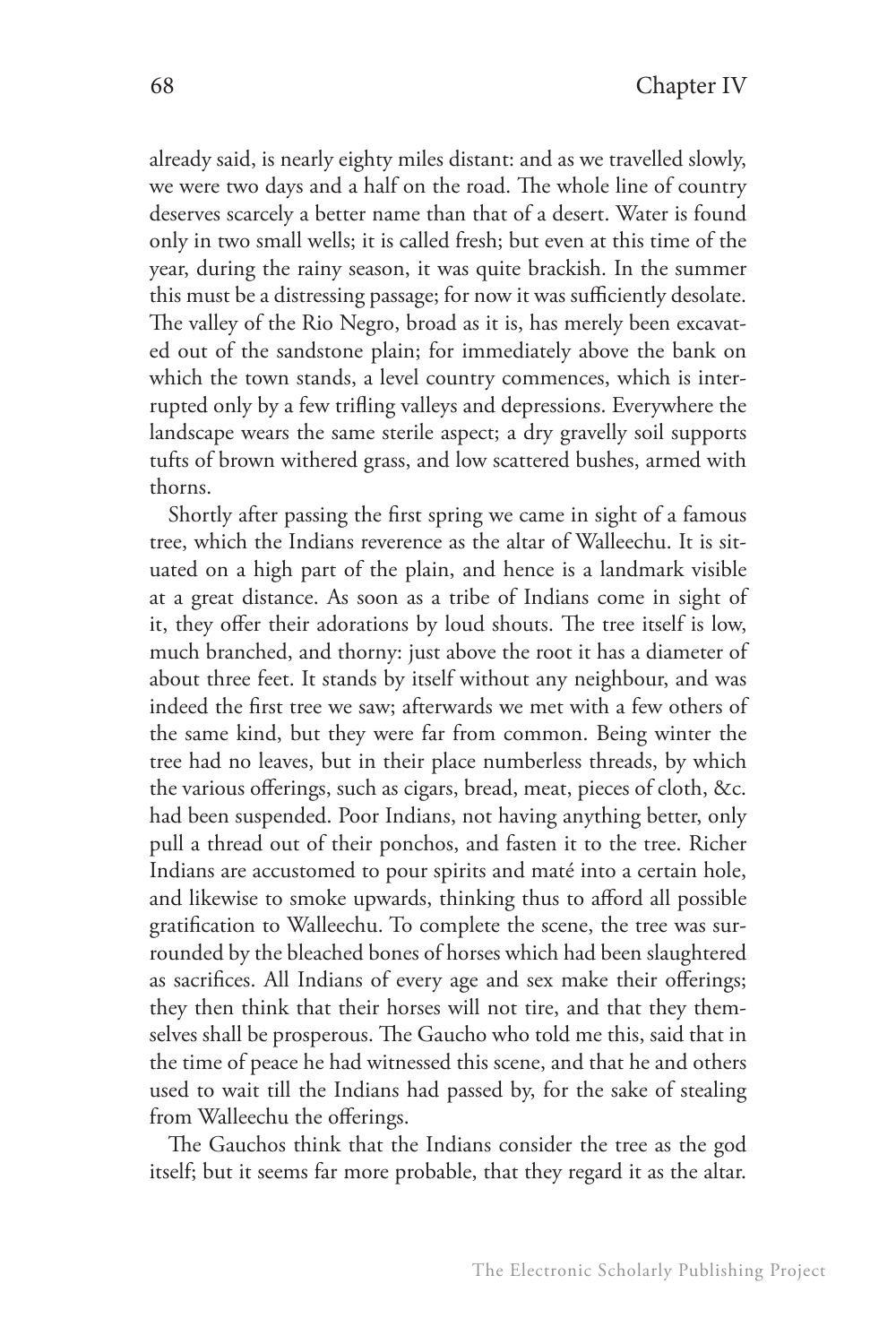The only cause which I can imagine for this choice, is its being a landmark in a dangerous passage. The Sierra de la Ventana is visible at an immense distance; and a Gaucho told me that he was once riding with an Indian a few miles to the north of the Rio Colorado, when the Indian commenced making the same loud noise, which is usual at the first sight of the distant tree; putting his hand to his head, and then pointing in the direction of the Sierra. Upon being asked the reason of this, the Indian said in broken Spanish, "First see the Sierra." About two leagues beyond this curious tree we halted for the night: at this instant an unfortunate cow was spied by the lynx-eyed Gauchos, who set off in full chace, and in a few minutes dragged her in with their lazos, and slaughtered her. We here had the four necessaries of life "en el campo,"—pasture for the horses, water (only a muddy puddle), meat and firewood. The Gauchos were in high spirits at finding all these luxuries; and we soon set to work at the poor cow. This was the first night which I passed under the open sky, with the gear of the recado for my bed. There is high enjoyment in the independence of the Gaucho life—to be able at any moment to pull up your horse, and say, "Here we will pass the night." The death-like stillness of the plain, the dogs keeping watch, the gipsy-group of Gauchos making their beds round the fire, have left in my mind a strongly-marked picture of this first night, which will never be forgotten.

The next day the country continued similar to that above described. It is inhabited by few birds or animals of any kind. Occasionally a deer, or a Guanaco (wild Llama) may be seen; but the Agouti (Cavia Patagonica) is the commonest quadruped. This animal here represents our hares. It differs, however, from that genus in many essential respects; for instance, it has only three toes behind. It is also nearly twice the size, weighing from twenty to twenty-five pounds. The Agouti is a true friend of the desert; it is a common feature in the landscape to see two or three hopping quickly one after the other in a straight line across these wild plains. They are found as far north as the Sierra Tapalguen (lat. 37° 30´), where the plain rather suddenly becomes greener and more humid; and their southern limit is between Port Desire and St. Julian, where there is no change in the nature of the country. It is a singular fact, that although the Agouti is not now found as far south as Port St. Julian,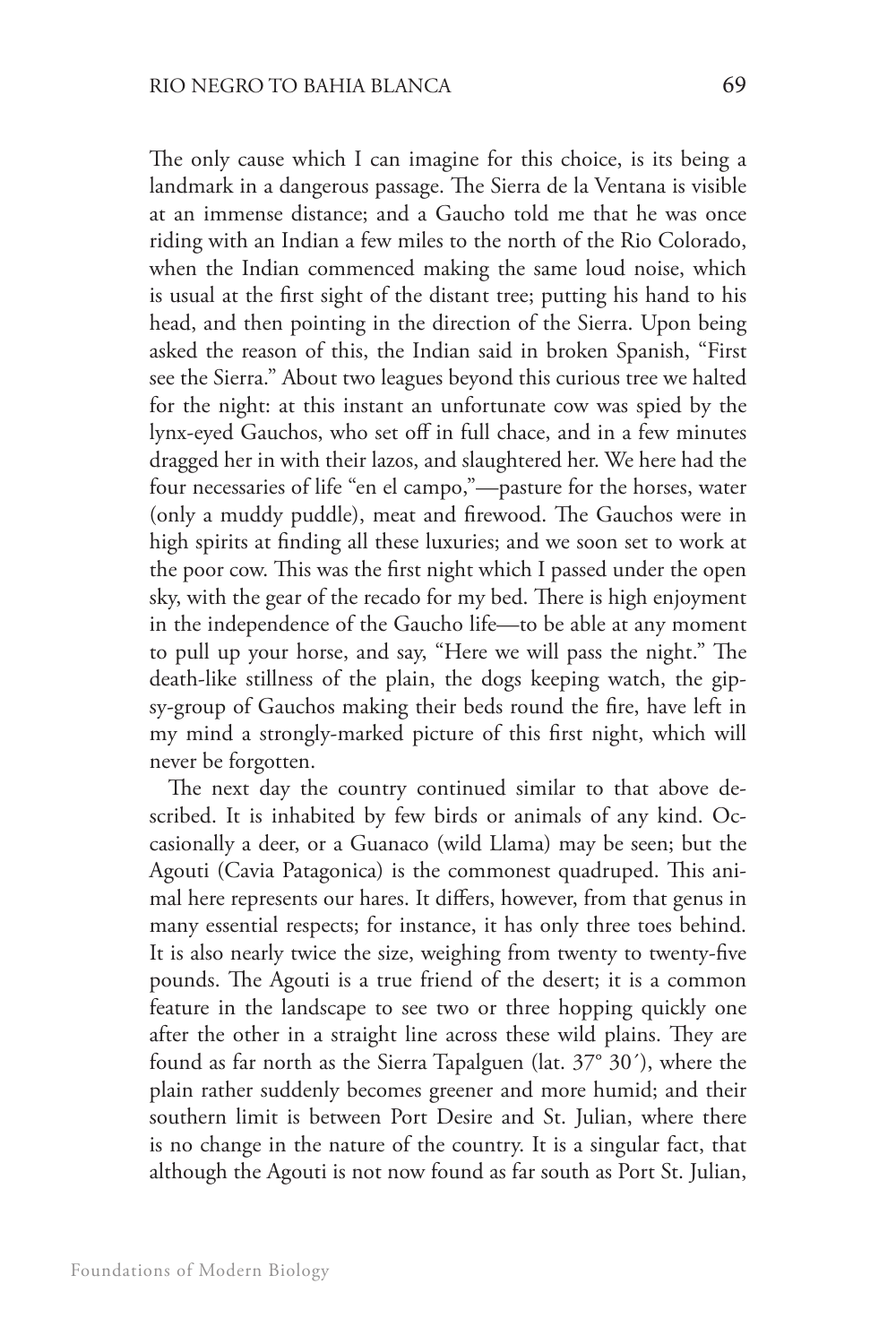yet that Captain Wood, in his voyage in 1670, talks of them as being numerous there. What cause can have altered, in a wide, uninhabited, and rarely-visited country, the range of an animal like this? It appears also from the number shot by Captain Wood in one day at Port Desire, that they must have been considerably more abundant there formerly than at present. Where the Bizcacha lives and makes its burrows, the Agouti uses them; but where, as at Bahia Blanca, the Bizcacha is not found, the Agouti burrows for itself. The same thing occurs with the little owl of the Pampas (Athene cunicularia), which has so often been described as standing like a sentinel at the mouth of the burrows; for in Banda Oriental, owing to the absence of the Bizcacha, it is obliged to hollow out its own habitation.

The next morning, as we approached the Rio Colorado, the appearance of the country changed; we soon came on a plain covered with turf, which, from its flowers, tall clover, and little owls, resembled the Pampas. We passed also a muddy swamp of considerable extent, which in summer dries, and becomes incrusted with various salts; and hence is called a salitral. It was covered by low succulent plants, of the same kind with those growing on the sea-shore. The Colorado, at the pass where we crossed it, is only about sixty yards wide; generally it must be nearly double that width. Its course is very tortuous, being marked by willow-trees and beds of reeds: in a direct line the distance to the mouth of the river is said to be nine leagues, but by water twenty-five. We were delayed crossing in the canoe by some immense troops of mares, which were swimming the river in order to follow a division of troops into the interior. A more ludicrous spectacle I never beheld than the hundreds and hundreds of heads, all directed one way, with pointed ears and distended snorting nostrils, appearing just above the water like a great shoal of some amphibious animal. Mare's flesh is the only food which the soldiers have when on an expedition. This gives them a great facility of movement; for the distance to which horses can be driven over these plains is quite surprising: I have been assured that an unloaded horse can travel a hundred miles a day for many days successively.

The encampment of General Rosas was close to the river. It consisted of a square formed by waggons, artillery, straw huts, &c. The soldiers were nearly all cavalry; and I should think such a villanous, banditti-like army was never before collected together. The greater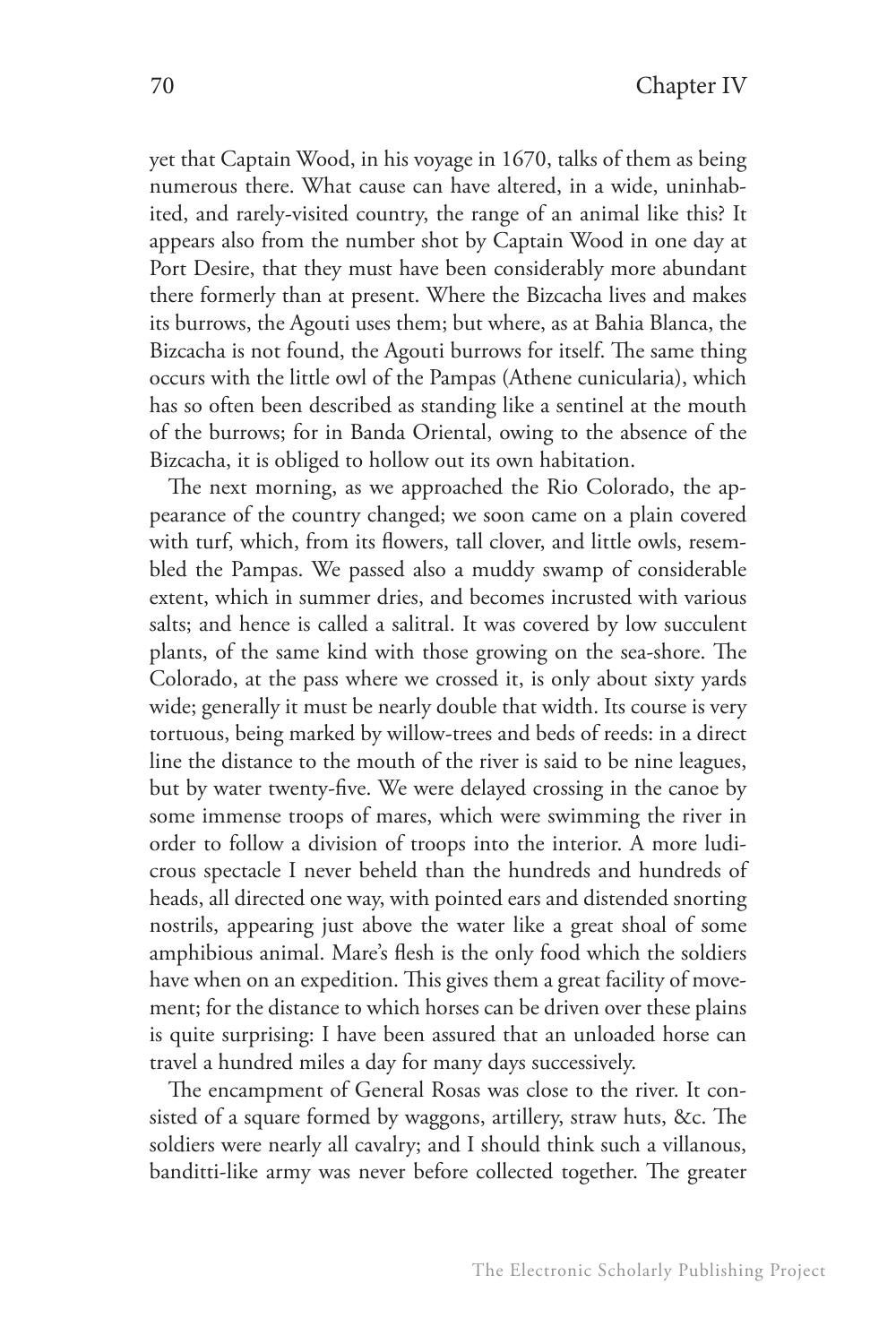number of men were of a mixed breed, between Negro, Indian, and Spaniard. I know not the reason, but men of such origin seldom have a good expression of countenance. I called on the Secretary to show my passport. He began to cross-question me in the most dignified and mysterious manner. By good luck I had a letter of recommendation from the government of Buenos Ayres\* to the commandant of Patagones. This was taken to General Rosas, who sent me a very obliging message; and the Secretary returned all smiles and graciousness. We took up our residence in the *rancho*, or hovel, of a curious old Spaniard, who had served with Napoleon in the expedition against Russia.

We stayed two days at the Colorado; I had little to do, for the surrounding country was a swamp, which in summer (December), when the snow melts on the Cordillera, is overflowed by the river. My chief amusement was watching the Indian families as they came to buy little articles at the rancho where we stayed. It was supposed that General Rosas had about six hundred Indian allies. The men were a tall, fine race, yet it was afterwards easy to see in the Fuegian savage the same countenance rendered hideous by cold, want of food, and less civilization. Some authors, in defining the primary races of mankind, have separated these Indians into two classes; but this is certainly incorrect. Among the young women or chinas, some deserve to be called even beautiful. Their hair was coarse, but bright and black; and they wore it in two plaits hanging down to the waist. They had a high colour, and eyes that glistened with brilliancy; their legs, feet, and arms were small and elegantly formed; their ankles, and sometimes their waists, were ornamented by broad bracelets of blue beads. Nothing could be more interesting than some of the family groups. A mother with one or two daughters would often come to our rancho, mounted on the same horse. They ride like men, but with their knees tucked up much higher. This habit, perhaps, arises from their being accustomed, when travelling, to ride the loaded horses. The duty of the women is to load and unload the horses; to make the tents for the night; in short to be, like the wives of all savages, useful slaves. The men fight, hunt, take care of the horses,

I am bound to express, in the strongest terms, my obligation to the Government of Buenos Ayres for the obliging manner in which passports to all parts of the country were given me, as naturalist of the Beagle.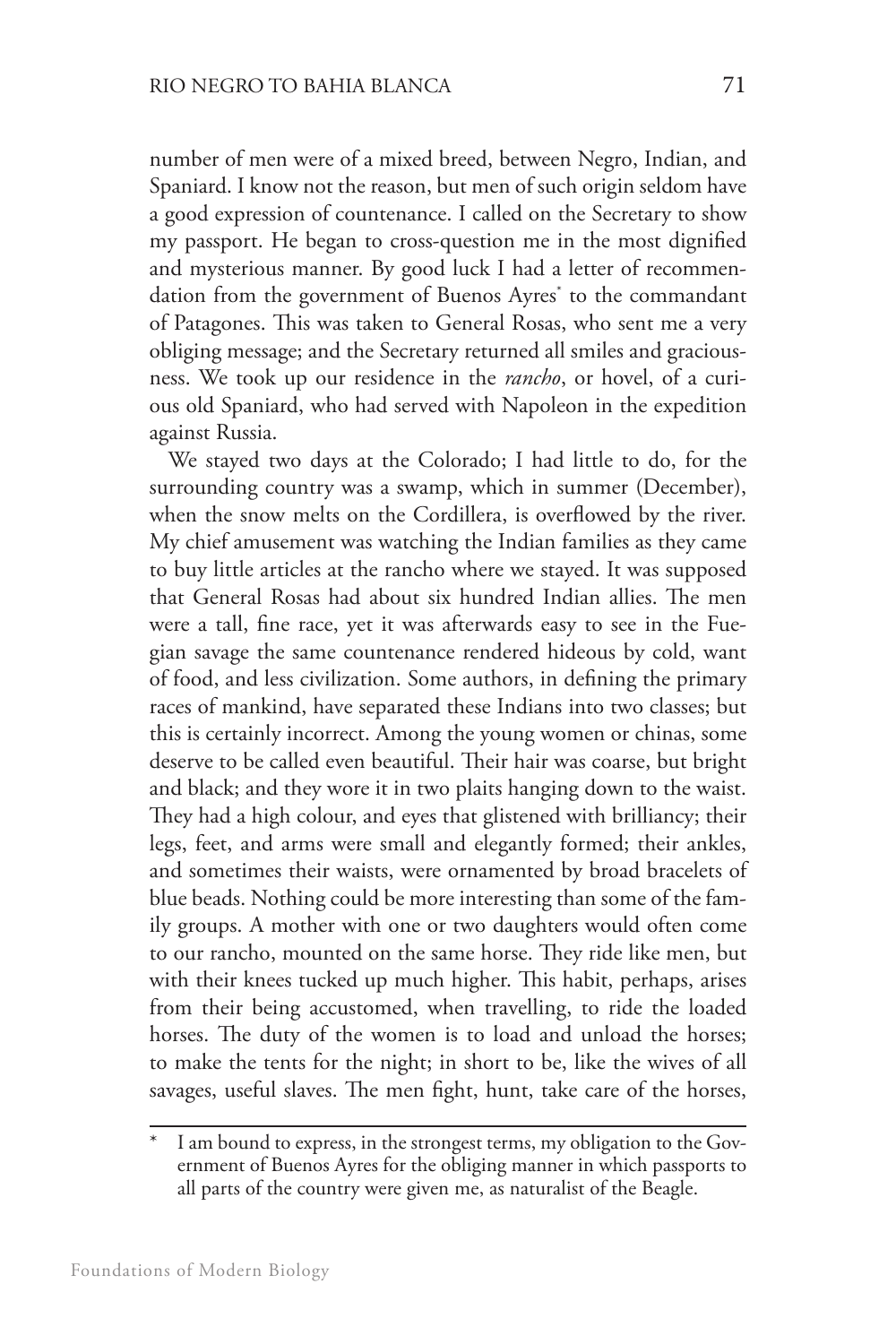and make the riding gear. One of their chief indoor occupations is to knock two stones together till they become round, in order to make the bolas. With this important weapon the Indian catches his game, and also his horse, which roams free over the plain. In fighting, his first attempt is to throw down the horse of his adversary with the bolas, and when entangled by the fall to kill him with the chuzo. If the balls only catch the neck or body of an animal, they are often carried away and lost. As the making the stones round is the labour of two days, the manufacture of the balls is a very common employment. Several of the men and women had their faces painted red, but I never saw the horizontal bands which are so common among the Fuegians. Their chief pride consists in having everything made of silver; I have seen a cacique with his spurs, stirrups, handle of his knife, and bridle made of this metal: the head-stall and reins being of wire, were not thicker than whipcord; and to see a fiery steed wheeling about under the command of so light a chain, gave to the horsemanship a remarkable character of elegance.

General Rosas intimated a wish to see me; a circumstance which I was afterwards very glad of. He is a man of an extraordinary character, and has a most predominant influence in the country, which it seems probable he will use to its prosperity and advancement.\* He is said to be the owner of seventy-four square leagues of land, and to have about three hundred thousand head of cattle. His estates are admirably managed, and are far more productive of corn than those of others. He first gained his celebrity by his laws for his own estancias, and by disciplining several hundred men, so as to resist with success the attacks of the Indians. There are many stories current about the rigid manner in which his laws were enforced. One of these was, that no man, on penalty of being put into the stocks, should carry his knife on a Sunday: this being the principal day for gambling and drinking, many quarrels arose, which from the general manner of fighting with the knife often proved fatal. One Sunday the Governor came in great form to pay the estancia a visit, and General Rosas, in his hurry, walked out to receive him with his knife, as usual, stuck in his belt. The steward touched his arm, and reminded him of the law; upon which turning to the Governor, he said he was extremely sorry, but that he must go into the stocks, and that till let out, he possessed

This prophecy has turned out entirely and miserably wrong. 1845.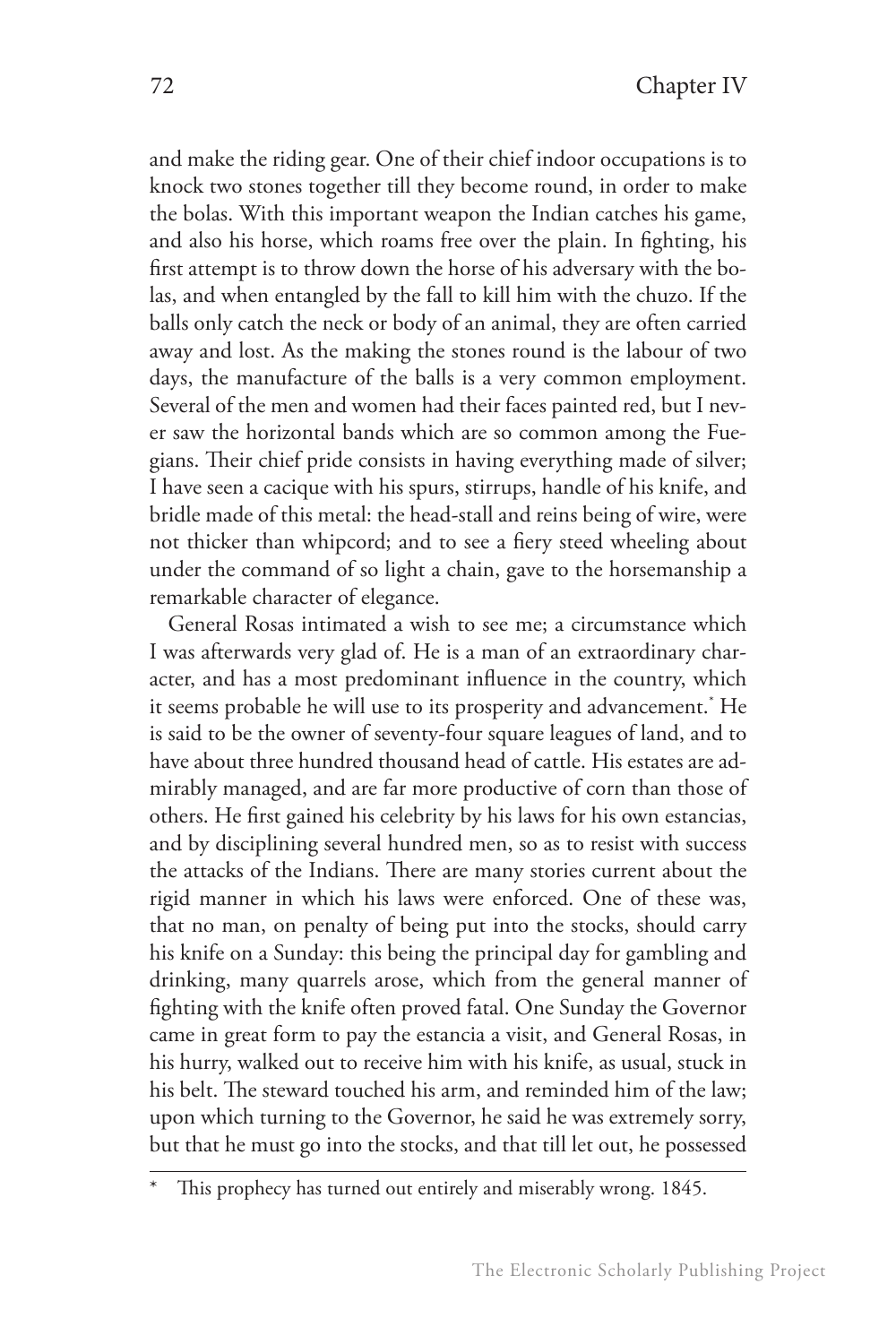no power even in his own house. After a little time the steward was persuaded to open the stocks, and to let him out, but no sooner was this done, than he turned to the steward and said, "You now have broken the laws, so you must take my place in the stocks." Such actions as these delighted the Gauchos, who all possess high notions of their own equality and dignity.

General Rosas is also a perfect horseman—an accomplishment of no small consequence in a country where an assembled army elected its general by the following trial: A troop of unbroken horses being driven into a corral, were let out through a gateway, above which was a cross-bar: it was agreed whoever should drop from the bar on one of these wild animals, as it rushed out, and should be able, without saddle or bridle, not only to ride it, but also to bring it back to the door of the corral, should be their general. The person who succeeded was accordingly elected; and doubtless made a fit general for such an army. This extraordinary feat has also been performed by Rosas.

By these means, and by conforming to the dress and habits of the Gauchos, he has obtained an unbounded popularity in the country, and in consequence a despotic power. I was assured by an English merchant, that a man who had murdered another, when arrested and questioned concerning his motive, answered, "He spoke disrespectfully of General Rosas, so I killed him." At the end of a week the murderer was at liberty. This doubtless was the act of the general's party, and not of the general himself.

In conversation he is enthusiastic, sensible, and very grave. His gravity is carried to a high pitch: I heard one of his mad buffoons (for he keeps two, like the barons of old) relate the following anecdote: "I wanted very much to hear a certain piece of music, so I went to the general two or three times to ask him; he said to me, 'Go about your business, for I am engaged.' I went a second time; he said, 'If you come again I will punish you.' A third time I asked, and he laughed. I rushed out of the tent, but it was too late; he ordered two soldiers to catch and stake me. I begged by all the Saints in heaven he would let me off; but it would not do;—when the general laughs he spares neither mad man nor sound." The poor flighty gentleman looked quite dolorous, at the very recollection of the staking. This is a very severe punishment; four posts are driven into the ground, and the man is extended by his arms and legs horizontally, and there left to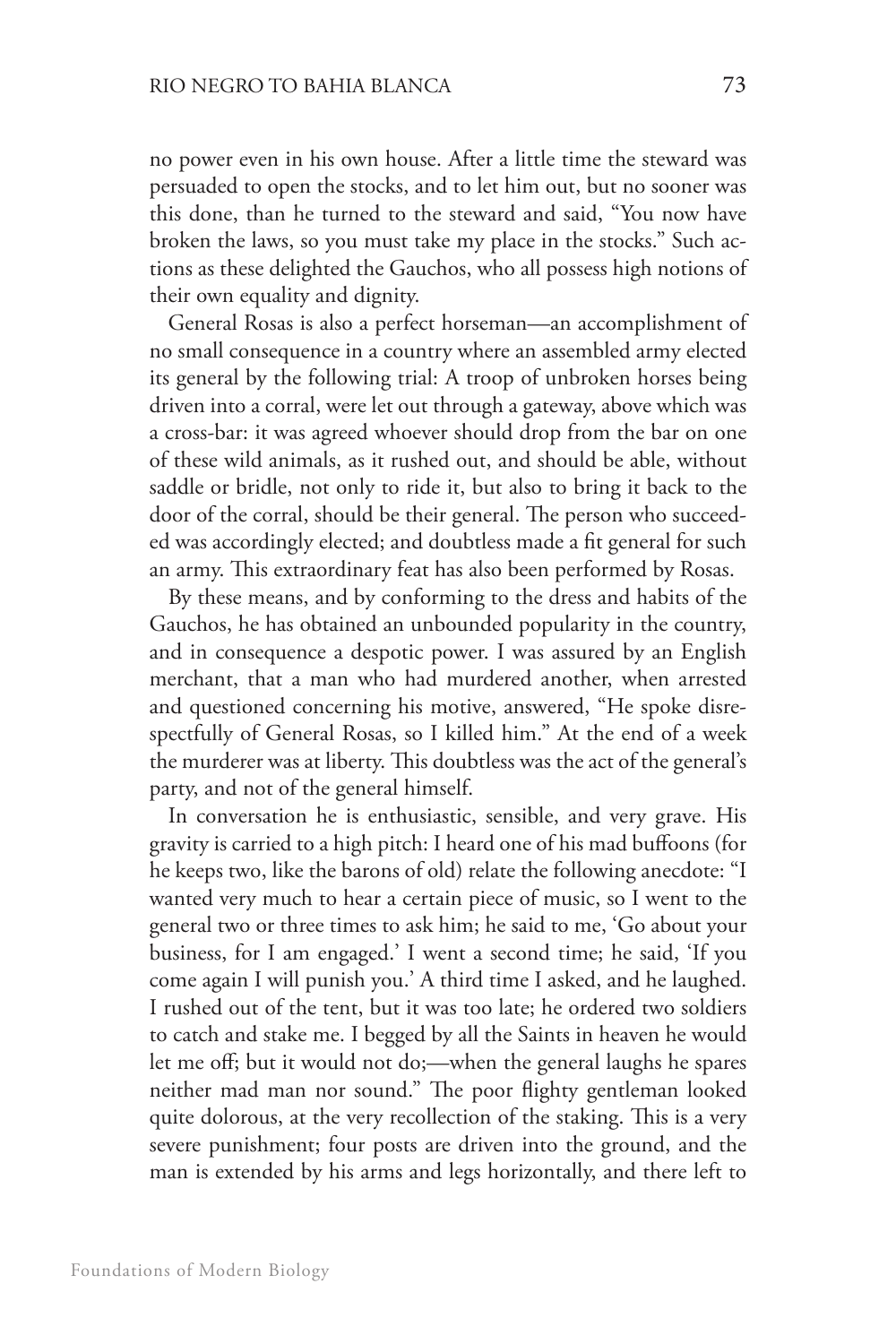stretch for several hours. The idea is evidently taken from the usual method of drying hides. My interview passed away without a smile, and I obtained a passport and order for the government post-horses, and this he gave me in the most obliging and ready manner.

In the morning we started for Bahia Blanca, which we reached in two days. Leaving the regular encampment, we passed by the toldos of the Indians. These are round like ovens, and covered with hides; by the mouth of each, a tapering chuzo was stuck in the ground. The toldos were divided into separate groups, which belonged to the different caciques' tribes, and the groups were again divided into smaller ones, according to the relationship of the owners. For several miles we travelled along the valley of the Colorado. The alluvial plains on the side appeared fertile, and it is supposed that they are well adapted to the growth of corn. Turning northward from the river, we soon entered on a country, differing from the plains south of the river. The land still continued dry and sterile; but it supported many different kinds of plants, and the grass, though brown and withered, was more abundant, as the thorny bushes were less so. These latter in a short space entirely disappeared, and the plains were left without a thicket to cover their nakedness. This change in the vegetation marks the commencement of the grand calcareo argillaceous deposit, which forms the wide extent of the Pampas, and covers the granitic rocks of Banda Oriental. From the Strait of Magellan to the Colorado, a distance of about eight hundred miles, the face of the country is everywhere composed of shingle: the pebbles are chiefly of porphyry, and probably owe their origin to the rocks of the Cordillera. North of the Colorado this bed thins out, and the pebbles become exceedingly small, and here the characteristic vegetation of Patagonia ceases.

Having ridden about twenty-five miles, we came to a broad belt of sand-dunes, which stretches, as far as the eye can reach, to the east and west. The sand-hillocks resting on the clay, allow small pools of water to collect, and thus afford in this dry country an invaluable supply of fresh water. The great advantage arising from depressions and elevations of the soil, is not often brought home to the mind. The two miserable springs in the long passage between the Rio Negro and Colorado were caused by trifling inequalities in the plain; without them not a drop of water would have been found. The belt of sand-dunes is about eight miles wide; at some former period, it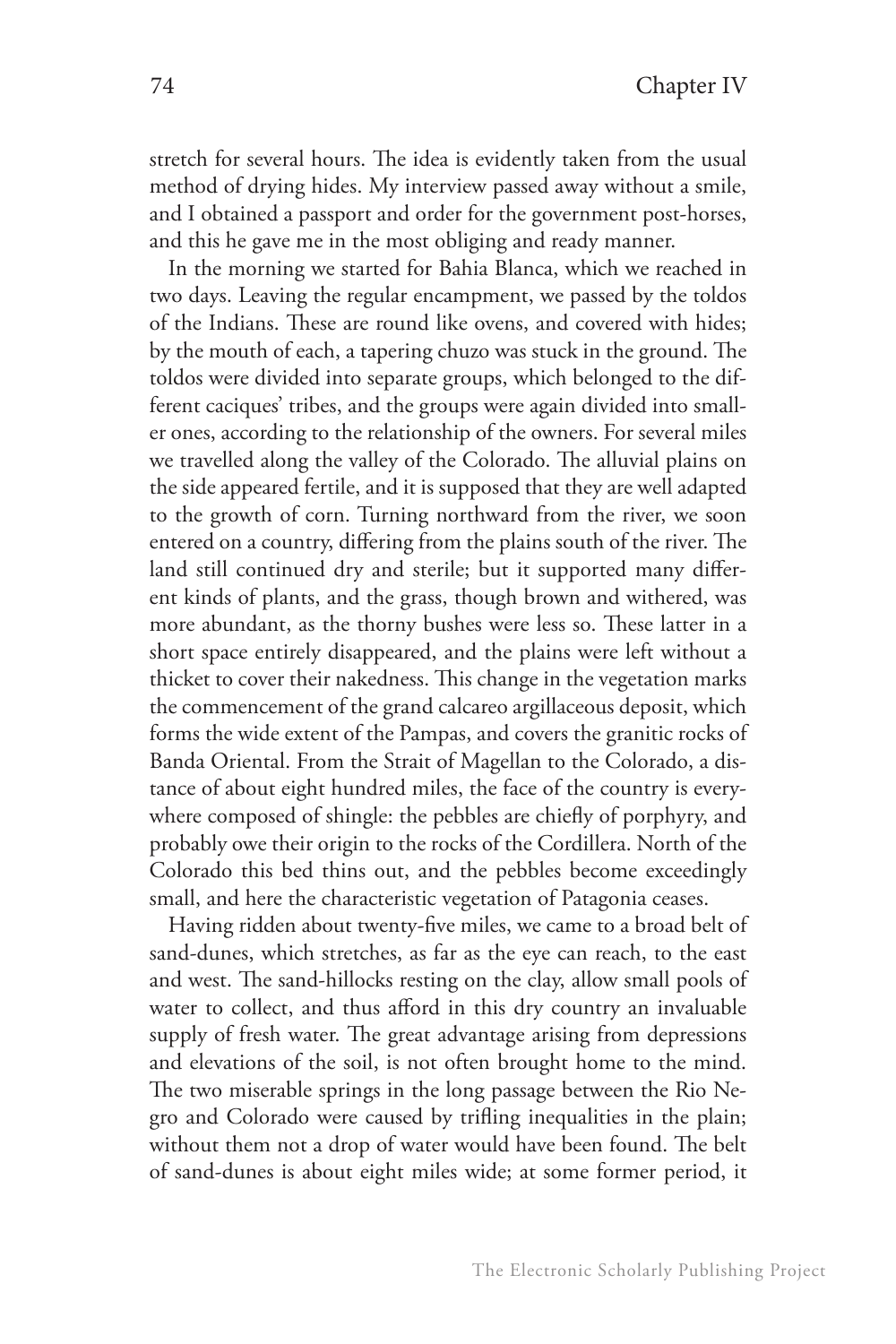probably formed the margin of a grand estuary, where the Colorado now flows. In this district, where absolute proofs of the recent elevation of the land occur, such speculations can hardly be neglected by any one, although merely considering the physical geography of the country. Having crossed the sandy tract, we arrived in the evening at one of the post-houses; and, as the fresh horses were grazing at a distance, we determined to pass the night there.

The house was situated at the base of a ridge, between one and two hundred feet high—a most remarkable feature in this country. This posta was commanded by a negro lieutenant, born in Africa: to his credit be it said, there was not a rancho between the Colorado and Buenos Ayros in nearly such neat order as his. He had a little room for strangers, and a small corral for the horses, all made of sticks and reeds; he had also dug a ditch round his house, as a defence in case of being attacked. This would, however, have been of little avail, if the Indians had come; but his chief comfort seemed to rest in the thought of selling his life dearly. A short time before, a body of Indians had travelled past in the night; if they had been aware of the posta, our black friend and his four soldiers would assuredly have been slaughtered. I did not any where meet a more civil and obliging man than this negro; it was therefore the more painful to see that he would not sit down and eat with us.

In the morning we sent for the horses very early, and started for another exhilarating gallop. We passed the Cabeza del Buey, an old name given to the head of a large marsh, which extends from Bahia Blanca. Here we changed horses, and passed through some leagues of swamps and saline marshes. Changing horses for the last time, we again began wading through the mud. My animal fell, and I was well soused in black mire—a very disagreeable accident, when one does not possess a change of clothes. Some miles from the fort we met a man, who told us that a great gun had been fired, which is a signal that Indians are near. We immediately left the road, and followed the edge of a marsh, which when chased offers the best mode of escape. We were glad to arrive within the walls, when we found all the alarm was about nothing, for the Indians turned out to be friendly ones, who wished to join General Rosas.

Bahia Blanca scarcely deserves the name of a village. A few houses and the barracks for the troops are enclosed by a deep ditch and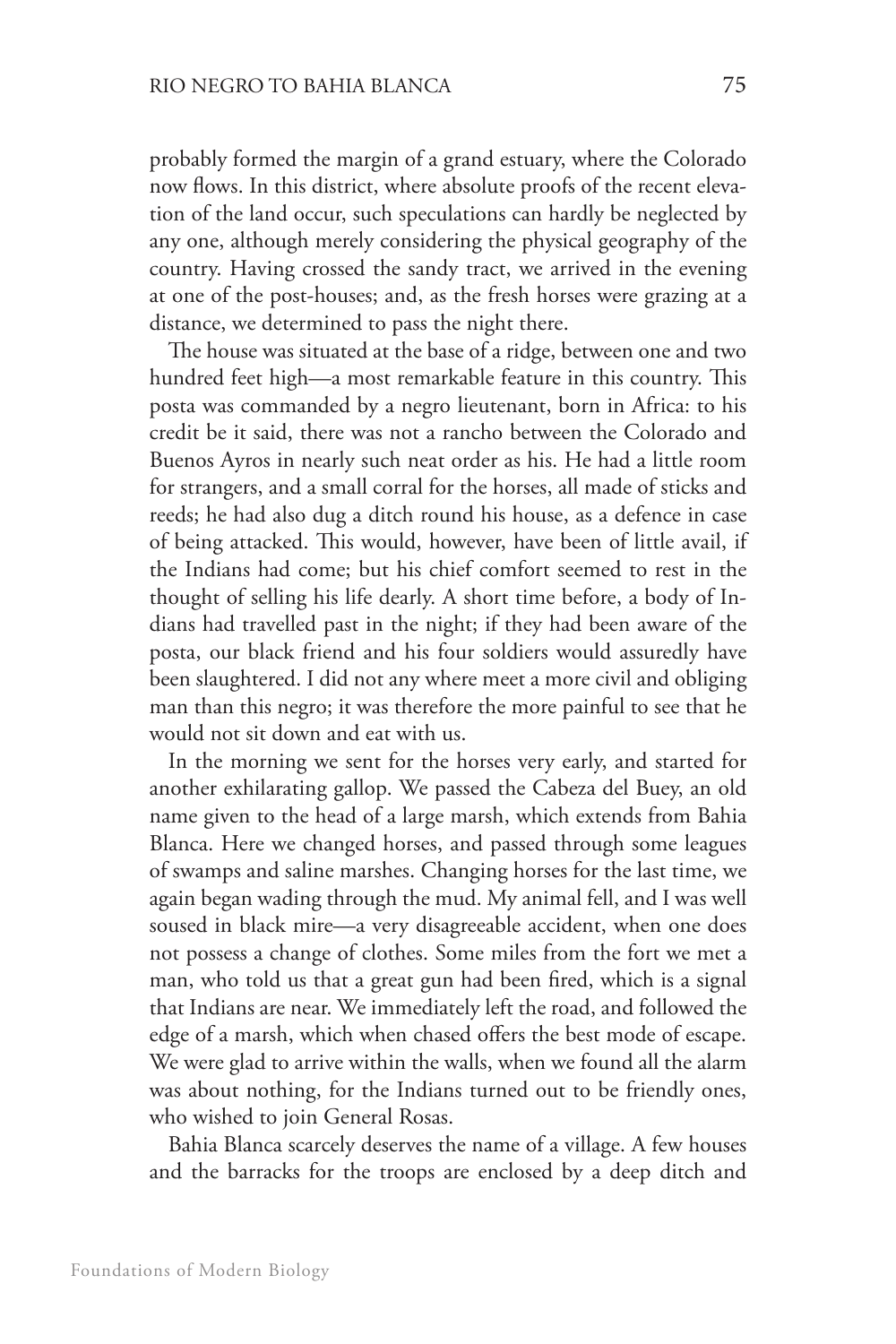fortified wall. The settlement is only of recent standing (since 1828); and its growth has been one of trouble. The government of Buenos Ayres unjustly occupied it by force, instead of following the wise example of the Spanish Viceroys, who purchased the land near the older settlement of the Rio Negro, from the Indians. Hence the need of the fortifications; hence the few houses and little cultivated land without the limits of the walls: even the cattle are not safe from the attacks of the Indians beyond the boundaries of the plain, on which the fortress stands.

The part of the harbour where the Beagle intended to anchor being distant twenty-five miles, I obtained from the Commandant a guide and horses, to take me to see whether she had arrived. Leaving the plain of green turf, which extended along the course of a little brook, we soon entered on a wide level waste consisting either of sand, saline marshes, or bare mud. Some parts were clothed by low thickets, and others with those succulent plants, which luxuriate only where salt abounds. Bad as the country was, ostriches, deers, agoutis, and armadilloes, were abundant. My guide told me, that two months before he had a most narrow escape of his life: he was out hunting with two other men, at no great distance from this part of the country, when they were suddenly met by a party of Indians, who giving chace, soon overtook and killed his two friends. His own horse's legs were also caught by the bolas; but he jumped off, and with his knife cut them free: while doing this he was obliged to dodge round his horse, and received two severe wounds from their chuzos. Springing on the saddle, he managed, by a most wonderful exertion, just to keep ahead of the long spears of his pursuers, who followed him to within sight of the fort. From that time there was an order that no one should stray far from the settlement. I did not know of this when I started, and was surprised to observe how earnestly my guide watched a deer, which appeared to have been frightened from a distant quarter.

We found the Beagle had not arrived, and consequently set out on our return, but the horses soon tiring, we were obliged to bivouac on the plain. In the morning we had caught an armadillo, which, although a most excellent dish when roasted in its shell, did not make a very substantial breakfast and dinner for two hungry men. The ground at the place where we stopped for the night, was incrusted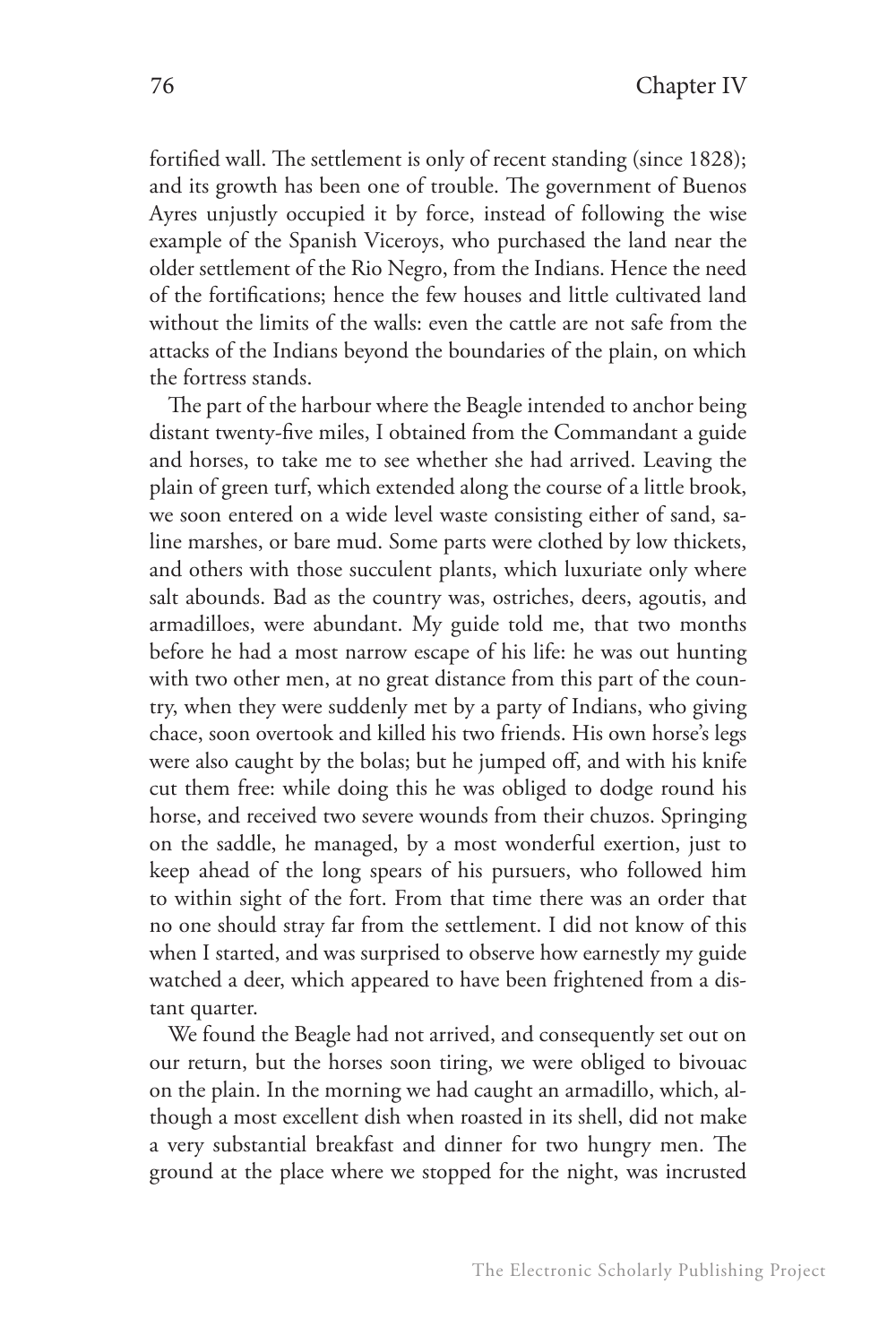with a layer of sulphate of soda, and hence, of course, was without water. Yet many of the smaller rodents managed to exist even here, and the tucutuco was making its odd little grunt beneath my head, during half the night. Our horses were very poor ones, and in the morning they were soon exhausted from not having had any thing to drink, so that we were obliged to walk. About noon the dogs killed a kid, which we roasted. I ate some of it, but it made me intolerably thirsty. This was the more distressing as the road, from some recent rain, was full of little puddles of clear water, yet not a drop was drinkable. I had scarcely been twenty hours without water, and only part of the time under a hot sun, yet the thirst rendered me very weak. How people survive two or three days under such circumstances, I cannot imagine: at the same time, I must confess that my guide did not suffer at all, and was astonished that one day's deprivation should be so troublesome to me.

I have several times alluded to the surface of the ground being incrusted with salt. This phenomenon is quite different from that of the salinas, and more extraordinary. In many parts of South America, wherever the climate is moderately dry, these incrustations occur; but I have nowhere seen them so ahundant as near Bahia Blanca. The salt here, and in other parts of Patagonia, consists chiefly of sulphate of soda with some common salt. As long as the ground remains moist in these salitrales (as the Spaniards improperly call them, mistaking this substance for saltpetre), nothing is to be seen but an extensive plain composed of a black, muddy soil, supporting scattered tufts of succulent plants. On returning through one of these tracts, after a week's hot weather, one is surprised to see square miles of the plain white, as if from a slight fall of snow, here and there heaped up by the wind into little drifts. This latter appearance is chiefly caused by the salts being drawn up, during the slow evaporation of the moisture, round blades of dead grass, stumps of wood, and pieces of broken earth, instead of being crystallized at the bottoms of the puddles of water. The salitrales occur either on level tracts elevated only a few feet above the level of the sea, or on alluvial land bordering rivers. M. Parchappe\* found that the saline incrustation on the plain, at the distance of some miles from the sea, consisted chiefly of sulphate

<sup>\*</sup> Voyage dans l'Amérique Mérid. par M. A. d'Orbigny. Part. Hist. tom. i. p. 664.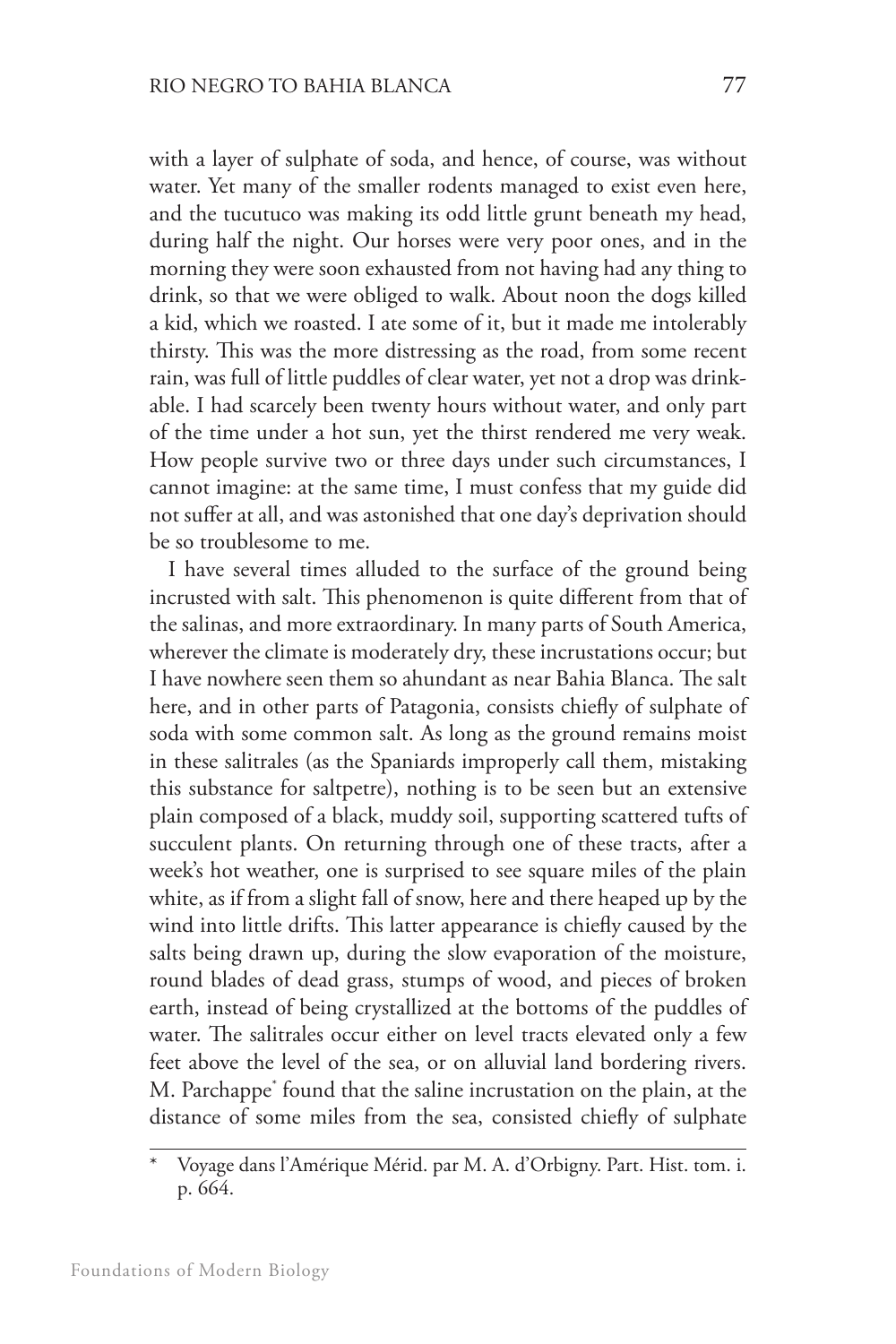of soda, with only seven per cent. of common salt; whilst nearer to the coast, the common salt increased to 37 parts in a hundred. This circumstance would tempt one to believe that the sulphate of soda is generated in the soil, from the muriate, left on the surface during the slow and recent elevation of this dry country. The whole phenomenon is well worthy the attention of naturalists. Have the succulent, salt-loving plants, which are well known to contain much soda, the power of decomposing the muriate? Does the black fetid mud, abounding with organic matter, yield the sulphur and ultimately the sulphuric acid?

Two days afterwards I again rode to the harbour: when not far from our destination, my companion, the same man as before, spied three people hunting on horseback. He immediately dismounted, and watching them intently, said, "They don't ride like Christians, and nobody can leave the fort." The three hunters joined company, and likewise dismounted from their horses. At last one mounted again and rode over the hill out of sight. My companion said, "We must now get on our horses: load your pistol;" and he looked to his own sword. I asked, "Are they Indians?"—"Quien sabe? (who knows?) if there are no more than three, it does not signify." It then struck me, that the one man had gone over the hill to fetch the rest of his tribe. I suggested this; but all the answer I could extort was, "Quien sabe?" His head and eye never for a minute ceased scanning slowly the distant horizon. I thought his uncommon coolness too good a joke, and asked him why he did not return home. I was startled when he answered, "We are returning, but in a line so as to pass near a swamp, into which we can gallop the horses as far as they can go, and then trust to our own legs; so that there is no danger." I did not feel quite so confident of this, and wanted to increase our pace. He said, "No, not until they do." When any little inequality concealed us, we galloped; but when in sight, continued walking. At last we reached a valley, and turning to the left, galloped quickly to the foot of a hill; he gave me his horse to hold, made the dogs lie down, and then crawled on his hands and knees to reconnoitre. He remained in this position for some time, and at last, bursting out in laughter, exclaimed, "Mugeres!" (women!) He knew them to be the wife and sister-in-law of the major's son, hunting for ostrich's